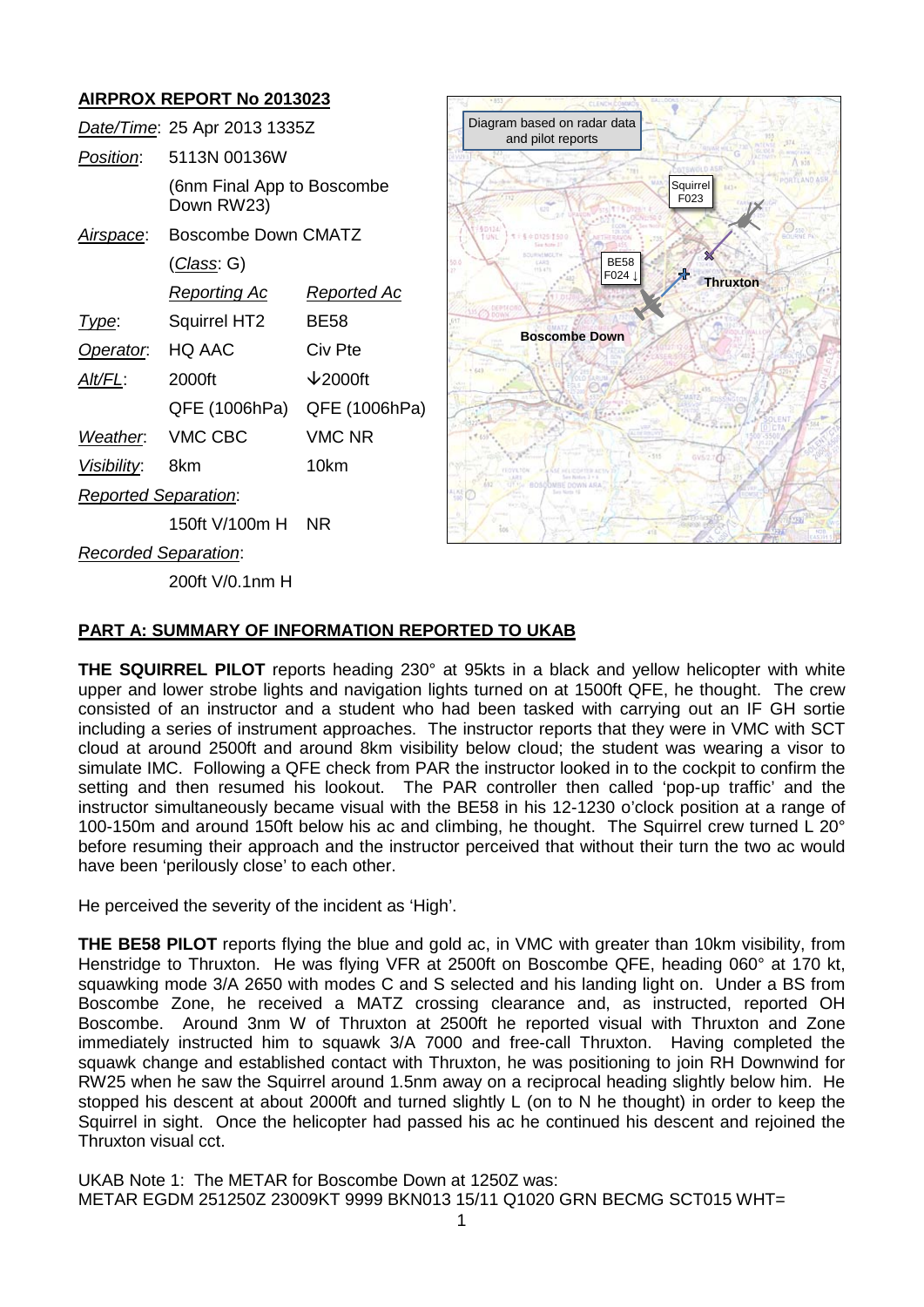**THE PAR CONTROLLER** reports that he was monitoring the Squirrel on the azimuth (AZ) and glidepath (GP) screens of the PAR display and informed the crew that they were approaching their descent point. He had observed a contact below the Squirrel, possibly in the Thruxton visual cct, and was dividing his attention between that traffic and the Squirrel's descent point when he observed 'pop up traffic' descending on to the GP screen in the Squirrel's 12 o'clock. PAR passed TI and the Squirrel crew reported visual with it and the controller reports that the conflicting traffic continued to descend through 2000ft.

He perceived the severity of the occurrence as 'Medium'.

**THE BOSCOMBE SUPERVISOR** reports that his attention was caught as he noticed PAR passing TI to the Squirrel; when the Squirrel crew confirmed they were visual with the conflicting traffic SUP turned his attention to the APP screen and assessed that the ac was the BE58 descending in to Thruxton. He confirmed that APP had approved the MATZ crossing but it had been released without the approval of the APP controller.

**BM SAFETY POLICY AND ASSURANCE** reports that the Squirrel was conducting an IFR instructional sortie under a TS and was receiving a GCA from Boscombe Talkdown utilising the PAR. The BE58 was operating VFR inbound to Thruxton and was in receipt of a BS from Boscombe Zone up until 1min and 8 secs prior to the incident.

Talkdown reported that his workload was low with the Squirrel in the early phase of the GCA. Zone described his workload as moderate and did not make an assessment of the task complexity. At the time of the incident, Zone was providing ATS to 2 ac, including the BE58.

The incident sequence commenced at 1329:29 as Zone approved the BE58's MATZ penetration at, "*height 2500 feet, Q-F-E 1-0-0-6*" and instructed them to, "*report overhead Boscombe*" which was readback by the BE58 pilot. The assigned height of 2500ft was intended to deconflict the BE58 from the Squirrel, which was operating within the RTC at 2000ft Boscombe Down QFE. At 1332:13, the BE58 pilot reported, "*in the overhead*" which was acknowledged by Zone. Figure 1 depicts the incident geometry at this point with 11.7nm lateral separation between the BE58 and Squirrel (squawking Mode 3/A of 2650 and 2617 respectively). The 7 hPa difference between the Boscombe QFE and the SAS equates to approximately 210ft; thus the BE58 and Squirrel's SSR Mode C information depicted in Figure 1 indicates that they were within the verification and level occupancy limits for their respective heights.



Figure 1: Incident Geometry at 1332:13.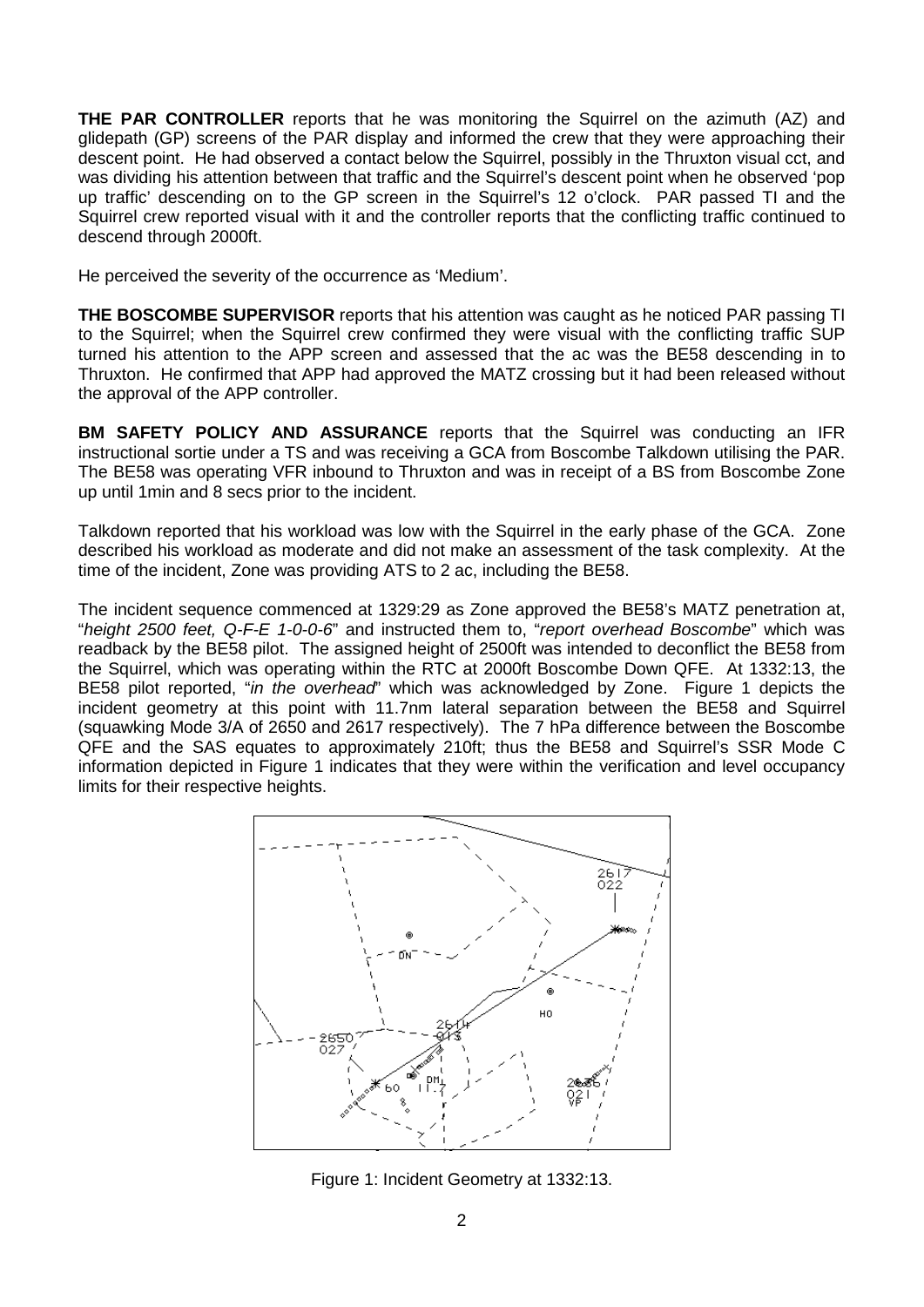Immediately after the BE58 pilot reported in the overhead, between 1332:17 and 1333:01, Zone was involved in an R/T exchange with a freecalling ac undertaking an air test. There was then a further, shorter, exchange of R/T with this ac between 1333:21 and 1333:32. Concurrently, at 1332:41, the Squirrel established R/T contact with Talkdown advising that they had Boscombe QFE, "*1-0-0-6 set*" which was acknowledged by Talkdown. Between 1333:55 and 1334:08 there were some minor communications issues; however, these were fully resolved by 1334:08 with the Squirrel at 7.1nm from 'touchdown'.

At 1333:45, the BE58 pilot advised Zone, "*Thruxton in sight*". Zone immediately replied, "[BE58 c/s] *roger, squawk 7000, freecall Thruxton 1-3-0 decimal 4-5 good day*", which was acknowledged; Figure 2 depicts the incident geometry at this point.



Figure 2: Incident Geometry at 1333:45.

At 1334:02 the BE58 began to squawk Mode 3/A 7000 then, at 1334:06, commenced a slow descent inbound to Thruxton. At that point the Squirrel was 2.8nm NE of the BE58, heading 235°, indicating 2300ft; the BE58 was tracking NE'ly indicating 2500ft. The Letter of Agreement between MOD Boscombe Down and Thruxton airfield states that ac recovering to Thruxton should enter the ATZ at 1200ft AAL (1112ft Boscombe QFE) and that:

'unless otherwise coordinated with Thruxton A/G, aircraft transferred to Thruxton A/G frequency must be expected to comply with the notified entry level. To reduce the possibility of inadvertent CMATZ or ATZ penetration, arriving traffic from the north/east/southeast will normally be routed via a point 1 NM north of Andover. Once the aircraft has reported at this point it will be advised to free-call Thruxton A/G.'

The Letter of Agreement does not specify the arrangements for ac recovering to Thruxton from the S, W or SW. SATCO Boscombe has related that this omission is due to the rarity of Thruxton recoveries from the W but has stated that these profiles are covered in Boscombe ATC trg.

Shortly after Talkdown advised the Squirrel pilot that the ac was approaching descent point, they observed on the PAR display 'pop-up traffic' descending onto the glidepath screen and appearing in '[the Squirrel's] 12 o'clock'. Subsequent conversation with the unit confirmed that the controller perceived there to be a risk of collision in both azimuth and elevation. At 1334:33, Talkdown advised the Squirrel's pilot, "...*there's traffic, pop-up traffic, 12 o'clock, 1 mile, are you visual?*" and the pilot immediately advised that they were "...*visual.*" Based upon the Squirrel pilot's report, the timing of the TI was co-incident with his visual acquisition of the BE58; however, the instructor's perception was that the BE58 was 'below [them] but climbing'. The pilots of both ac reported taking action to avoid the conflict, although this was not evident on the radar replay.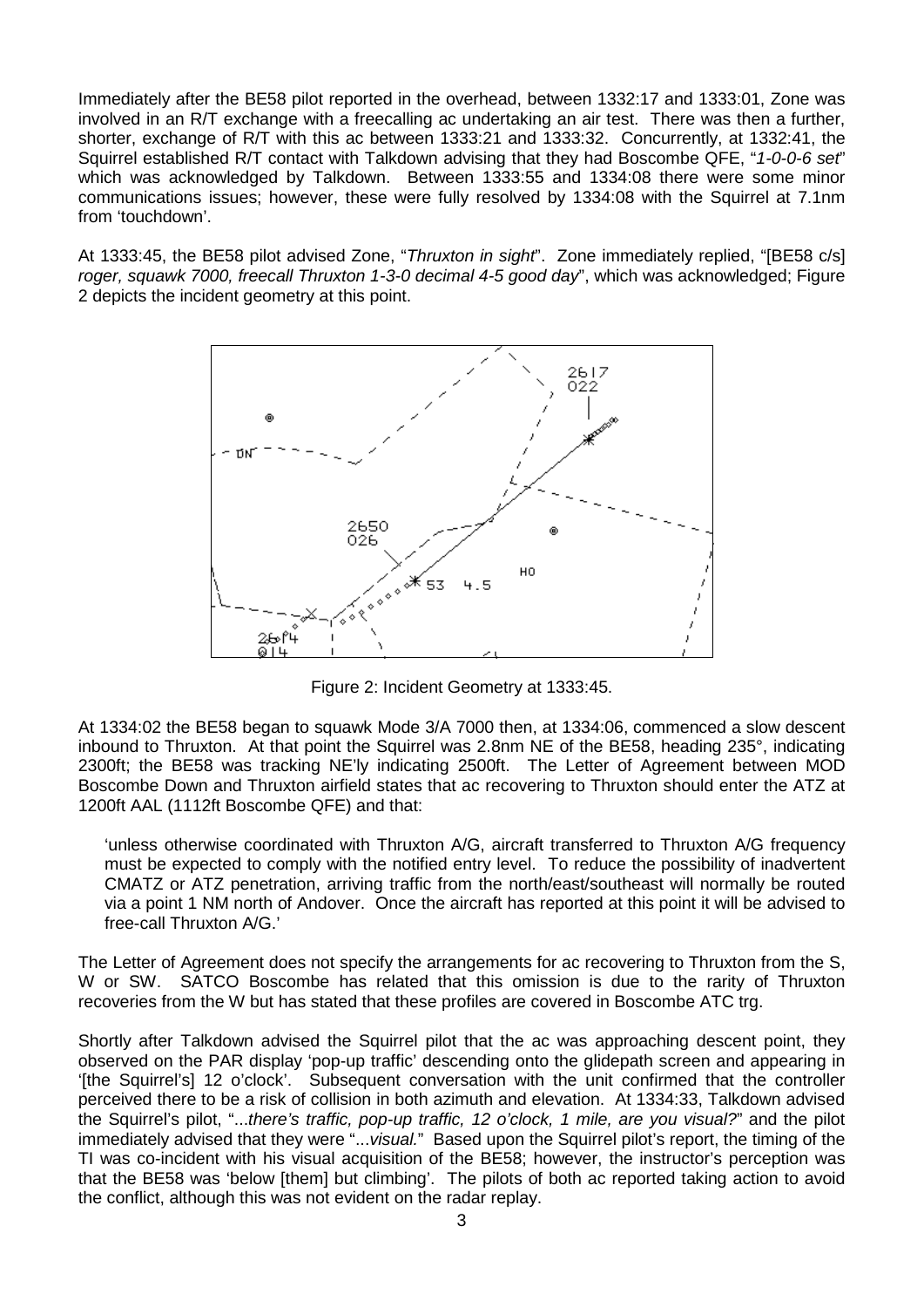RA 3024(3) supported by MMATM CH24 Para 43 states that:

'With regard to radar separation, there are no set requirements to be maintained by the PAR controller… In this sense therefore, the PAR controller's duties will provide the pilot with the necessary information to avoid a collision rather than to maintain any specified separation distance…[where the conflicting ac is displayed in both elements with a collision risk only apparent in one] no avoiding action [is] required. Traffic Information [is] to be provided to [the] pilot if considered relevant…[where a] collision risk is apparent in both elements [of the PAR display] advice on suitable action for collision avoidance [should be] passed to [the] pilot together with information on [the] conflicting traffic. Instructions for manoeuvres in a vertical plane should normally only result in stopping descent or applying a climb. Where a heading change is involved, aircraft should be climbed to the relevant RVC height if the aircraft cannot be maintained within PAR Azimuth cover'

The CPA occurred between radar sweeps at 1334:44 as the Squirrel passes around 0.1nm down the BE58's starboard side; the radar sweep prior to the CPA shows the BE58 100ft below the Squirrel with the next sweep showing the BE58 200ft below. The BE58 pilot reported that he 'noticed a helicopter about 1.5nm away flying in the opposite direction below me' and 'stopped [his] descent at about 2000ft [Boscombe QFE] and turned slightly left in order to keep the helicopter in sight until it passed'.

Notwithstanding the responsibilities for both pilots to see and avoid each other, this Airprox occurred as a result of Zone releasing the BE58 to Thruxton, introducing the potential for conflict with the Squirrel. Whilst this investigation has determined that there were procedural weaknesses evident in the MoD Boscombe Down and Thruxton airfield Letter of Agreement, resolving those weaknesses would not have prevented this incident. Zone was aware from his training of the potential for the BE58's profile to conflict with RW23 IFR traffic; however, an 'unthinking moment' caused him to release the BE58 without first assessing the situation. Zone has intimated that his workload leading up to the decision to release the BE58 was a causal factor to that decision. Whilst this is not borne out by the taskload itself, it is the controller's perception of that taskload and his ability to deal with it that will have begun to determine his workload. Talkdown's quick response to the conflict was laudable; however, it was not in line with that outlined in MMATM Chapter 24 Para 43. The unit has related that the controller was surprised by seeing an unknown ac appear on PAR which provoked a 'startle response', in this case the automatic provision of TI to the Squirrel, rather than deconfliction advice; albeit that they requested confirmation that the pilot was visual. It is reasonable to argue that, had the pilot replied that they were not visual, sufficient time remained for Talkdown to provide some deconfliction advice. Moreover, it is also reasonable to argue that Talkdown's reaction could have been conditioned by 2 factors: that the Squirrel was in receipt of a TS and the rarity of conflicting traffic on PAR; thus the correct response was not automatic. A brief and un-scientific 'straw-poll' of a small number of RAF ATM units determined that the training and checking of controller responses to conflicts on PAR made inconsistent use of synthetic training aids. Whilst traditional training methods are used to determine that the controller understands the theoretical requirements of MMATM Chapter 24 Para 43, this is no replacement for the 'conditioning' style of training that can be achieved using synthetic training aids. RAF ATM Force Orders 300.135.6 already states that the ATA3 simulator '…should…be utilized to allow controllers to practise procedures that may be seldom witnessed in the "live" environment such as: RPFL [Radar Practice Forced Landing], formation splits/joins, Deconfliction Service/avoiding action, emergencies and any infrequent local procedures'.

This investigation has also highlighted a potential issue with MMATM Chapter 24 Para 43 in terms of the controller's ability to detect a risk of collision on the PAR display and what they must achieve in terms of separation. It is reasonable to argue that a controller will assess the risk of collision in worst case terms but common understanding of the separation requirement is to achieve a gap between contacts on the display. However, due to the nature of the processing of the radar data to enable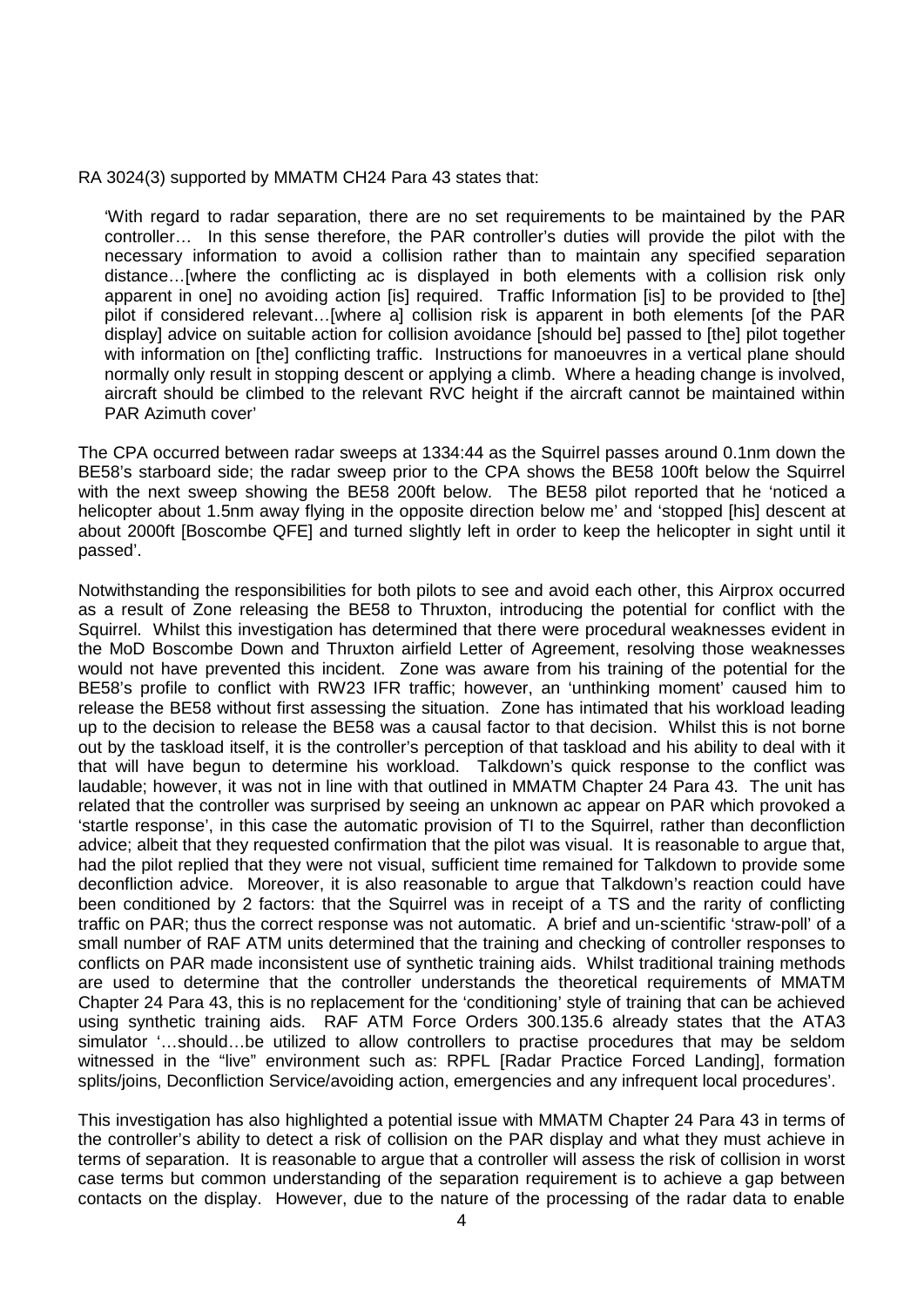their display to the controller, the radar contact does not represent the physical extremities of the ac. Thus, there is a possibility that controllers could achieve a gap between the radar contacts on the display but have no physical separation between the ac or the separation could be such that one or both ac are affected by turbulence.

#### Recommendations

BM SPA has recommended to the Chief Test Pilot at MoD Boscombe Down that they consider reviewing their Letter of Agreement with Thruxton airfield, specifically with regards to the inclusion of arrival profiles from the W, S and SW.

BM SPA will highlight to RAF ATM units, through RAF ATM STANEVAL, the correct controller responses to conflicting traffic when providing ATS to ac on a GCA, and the value of simulating conflicting traffic on PAR.

BM SPA will liaise with JHC and RN Fleet ATM to highlight the learning points raised by this incident.

BM SPA has recommended to the MAA that they consider reviewing MMATM Chapter 24 Para 43 to determine whether the guidance for controllers is sufficient in assessing and achieving collision avoidance requirements.

BM SPA has recommended to the RAF ATM Force Command that they consider revising RAF ATM Force Orders 300.135.6 to include specific reference to avoiding action on PAR.

**HQ JHC** comments that it agrees with the conclusion from BM SPA and supports the recommendations. However, whist not a direct contributing factor, the fact that the Traffic Advisory System (TAS) had been disabled, could have contributed to a reduced situational awareness of the BE58 by the Squirrel crew. Clear direction is given in the Units Standing Operating Practices (SOPs) on the use of the TAS.

## **PART B: SUMMARY OF THE BOARD'S DISCUSSIONS**

Information available to the Board consisted of the reports from the pilots, the PAR Controller and the Boscombe ATC Supervisor as well as the radar recording and RT transcripts.

The discussion initially focussed on the actions of the ATC team. It was clear that the Zone controller had released the BE58 too early, which may have been an inappropriate conditioned response following the BE58 pilot reporting visual with Thruxton. ATC Members agreed that the Zone controller should have assimilated the situation more carefully before releasing the BE58 and the Board concluded that the early release was the Cause of the Airprox.

The PAR controller has azimuth and elevation displays which are stretched to allow more accurate 'talkdown' guidance to be given to pilots. This display format makes it difficult to assess the position of conflicting ac or offer deconfliction advice. PAR traffic is normally protected by the Director and Approach controllers and it is rare for PAR controllers to have to offer deconfliction advice. Consequently, the Board felt that the PAR controller had done extremely well to offer effective TI.

The incident has also highlighted an anomaly in the PAR regulations which require controllers to try and achieve a 'gap' between radar returns. Due to the processing of the radar, the ac return does not represent the size of the ac and there is a possibility that the gap achieved could be unacceptably variable. HQ Air ATC is investigating this issue.

The Squirrel had a TAS system fitted but the instructor had muted the alerts in order to avoid distracting the student pilot. As the TAS display is not in a position where it can easily attract the pilots' attention, it was felt that muting the system was not good practice as it might otherwise have offered earlier warning of this confliction.